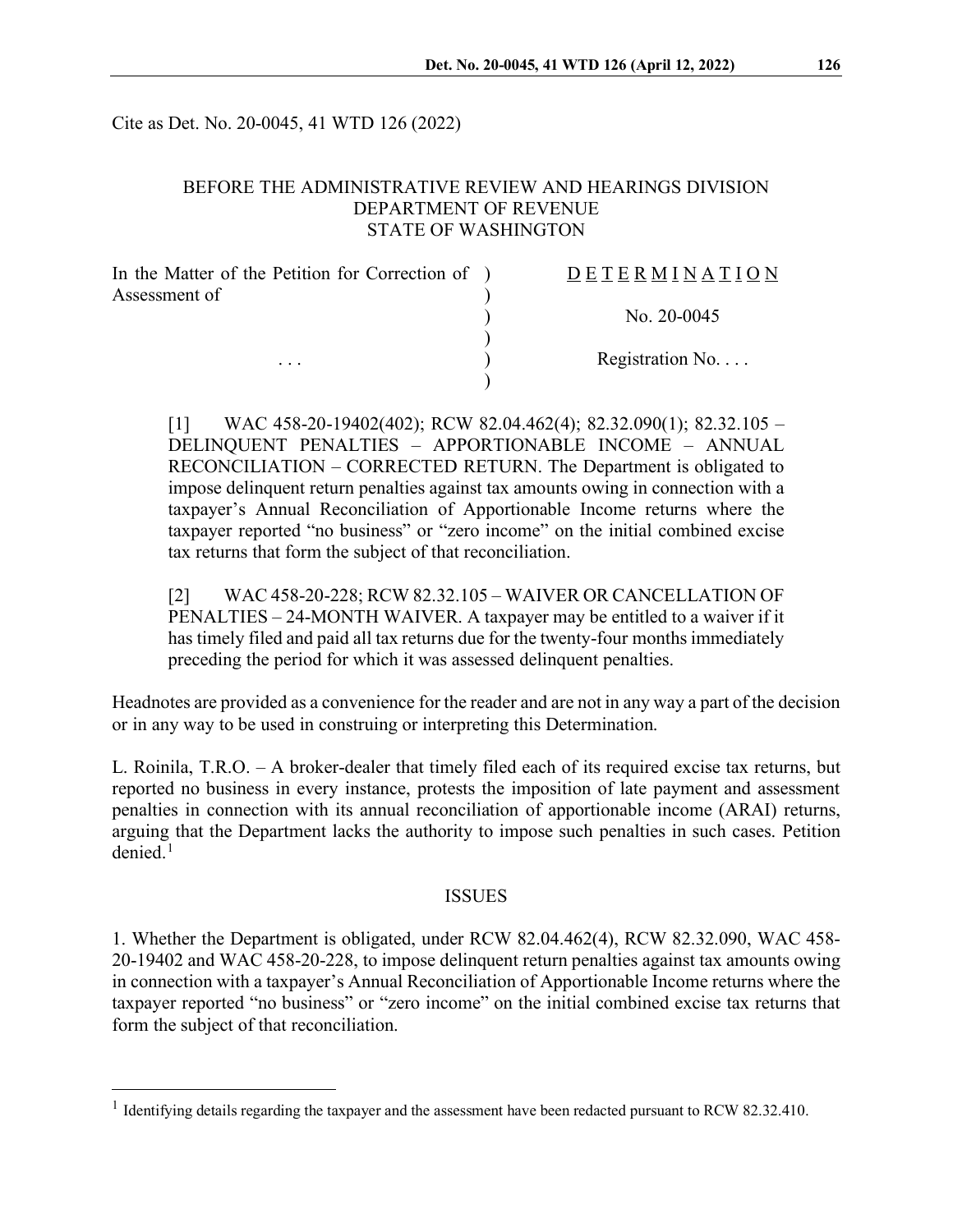2. Whether a taxpayer qualifies for a waiver of penalties under the twenty-four-month provision of RCW 82.32.105 and WAC 458-20-228.

## FINDINGS OF FACT

. . . (Taxpayer) is a federally registered securities broker-dealer . . . . Although the Taxpayer, itself, has no employees in Washington, it performs its services, and has established economic nexus, through its Washington affiliate.

Seeking to verify that Taxpayer had correctly reported its Washington business activities and transactions on its combined excise tax returns, the Department of Revenue's (Department) Audit Division (Audit), initiated an examination of Taxpayer's books and records covering the period January 1, 2010, through December 31, 2013 (audit period). During the course of this investigation, Audit concluded that the Taxpayer had failed to properly apportion certain business receipts to Washington, and, so, issued a business and occupation (B&O) tax assessment against those receipts. In addition, Audit found that, while the Taxpayer had timely filed each of its monthly excise tax returns throughout the audit period, Taxpayer had reported zero Washington apportionable income on each of those returns.<sup>[2](#page-1-0)</sup> Finally, because Taxpayer had failed to file ARAI returns, as required, for each of the years of the audit period, Audit also imposed a twenty-nine percent late payment penalty and a five percent [assessment] penalty against the tax amounts assessed in connection with this failure.

As a result of the adjustments Audit made to the Taxpayer's apportionment methodology during this examination, Taxpayer proactively filed, on October 23, 2017, an ARAI return for calendar year 2016, and paid the tax amounts owing for that year, as calculated on that return. Because the Taxpayer had also initially reported no Washington apportionable income on its combined excise tax returns for each of the months of 2016, however, the Department's Taxpayer Account Administration Division (TAA) likewise imposed late payment and assessment penalties as described above. [3](#page-1-1)

Finally, based on the same Audit adjustments, Taxpayer also timely filed its October, November, and December monthly excise tax returns [for 2017], and paid tax in the amount of \$. . . in connection with each of these returns. On October 19, 2018, Taxpayer then timely filed an ARAI for the entirety of 2017, and remitted an additional \$. . .of tax and interest. In February 2019, however, TAA again determined that, while the Taxpayer had timely filed and paid the taxes due in connection with its 2017 annual reconciliation, Taxpayer had nevertheless incorrectly filed "no business" returns for each of the months of January through September 2017, as well. Accordingly, TAA imposed late payment and assessment penalties against the tax amounts corresponding to those monthly periods, this time totaling  $\S$ ....

Disagreeing with the Department's imposition of penalties in the 2016 and 2017 assessments, Taxpayer timely petitioned us, requesting we review. In support of its petition, Taxpayer argues that the Department acted improperly when it imposed the penalties here at issue for several reasons.

<span id="page-1-0"></span> $2$  Such returns are often referred to as "no business" or "zero income" returns.

<span id="page-1-1"></span><sup>&</sup>lt;sup>3</sup> These penalties total \$. . . . An additional \$. . . in interest remains outstanding.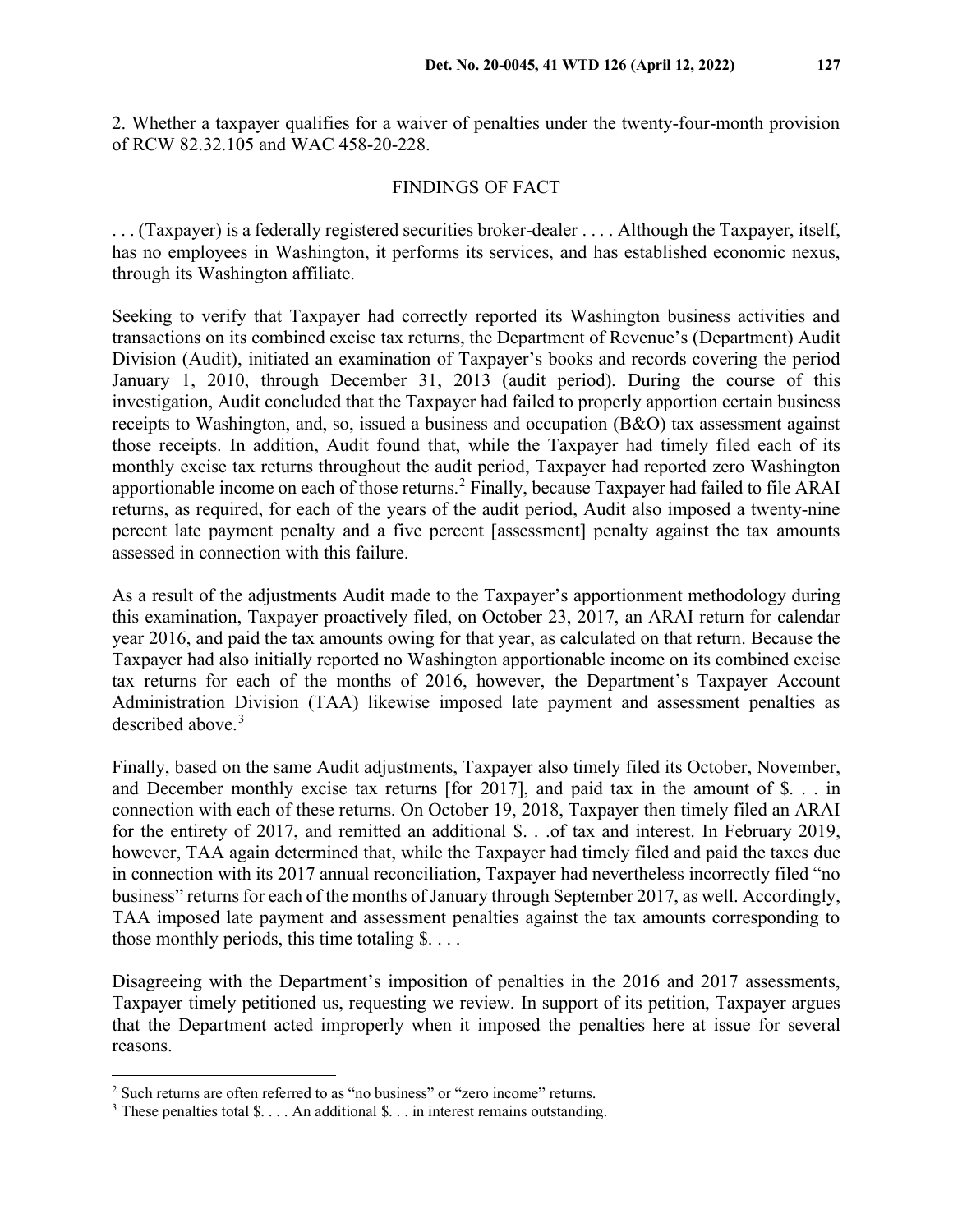First, the Taxpayer notes that, at least with respect to the 2016 and 2017 assessments, it timely filed its ARAI returns and paid all additional tax amounts for which it was responsible in connection with those returns. Taxpayer further contends that the statutory and regulatory provisions mandating the imposition of penalties for a taxpayer's failure to timely file ARAI returns, and to pay any additional tax amounts owed in connection with that return, only apply in situations in which the taxpayer has failed to correct its current tax year reporting, and failed to pay any additional tax, by the due date.<sup>[4](#page-2-0)</sup> Since it did both in this case, Taxpayer believes no penalties ought to apply.

In response to this contention, TAA argues that Taxpayer's reliance upon RCW 82.04.462(4) proves misplaced. According to TAA, this statutory provision is "directly related to the expectation that the taxpayer originally reported using actual Washington receipts *or* the prior year's receipts factor."<sup>[5](#page-2-1)</sup> In addition, TAA further maintains that the "provision was not intended to provide an effective due date extension"[6](#page-2-2) for taxpayers to report and pay B&O tax. Finally, TAA asserts that the Department "has a long-standing history of assessing delinquent return penalt[ies] when taxpayers erroneously indicate they had no business activities, then subsequently report liability for the same period."<sup>[7](#page-2-3)</sup>

Second, Taxpayer further asserts that the Department's policy directly contradicts the plain language of RCW 82.04.462(4). Third, Taxpayer argues that this "internal, unpublished Department policy upon which the Department apparently has relied for the imposition of penalties constitutes an invalid regulation."[8](#page-2-4) And, finally, Taxpayer requests that, if we find that the Department possessed the authority to impose the late payment penalties in this case, we should nevertheless consider waiving these penalties under the law's so-called twenty-four-month waiver.

We address these contentions below.

## ANALYSIS

### 1. Annual Reconciliations of Apportionable Income

RCW 82.04.460 requires businesses that earn taxable income derived from the performance of apportionable services in Washington, and elsewhere, to apportion that income for purposes of computing their tax liability in the state. More specifically, "any person earning apportionable income taxable under this chapter and also taxable in another state must, for the purpose of computing tax liability under this chapter, apportion to this state, in accordance with RCW 82.04.462, that portion of the person's apportionable income derived from business activities

<span id="page-2-0"></span><sup>4</sup> *See* RCW 82.04.492(4); *see also* WAC 458-20-19402; RCW 82.32.090; WAC 458-20-228. We discuss these previsions at greater length, below.

<span id="page-2-1"></span> $5$  Operating Division Response, p. 2 (April 26, 2019) (emphasis in original).  $6$  *Id*.

<span id="page-2-2"></span>

<span id="page-2-4"></span><span id="page-2-3"></span><sup>&</sup>lt;sup>7</sup> *Id*. 8 Indeed, in Taxpayer's view, because it represents an agency directive of general applicability that subjects taxpayers to penalties, this policy proves tantamount to a "rule" under the Administrative Procedure Act (APA). Taxpayer Petition, p. 2 (March 14, 2019). The APA is codified in Washington in Chapter 34.05 RCW.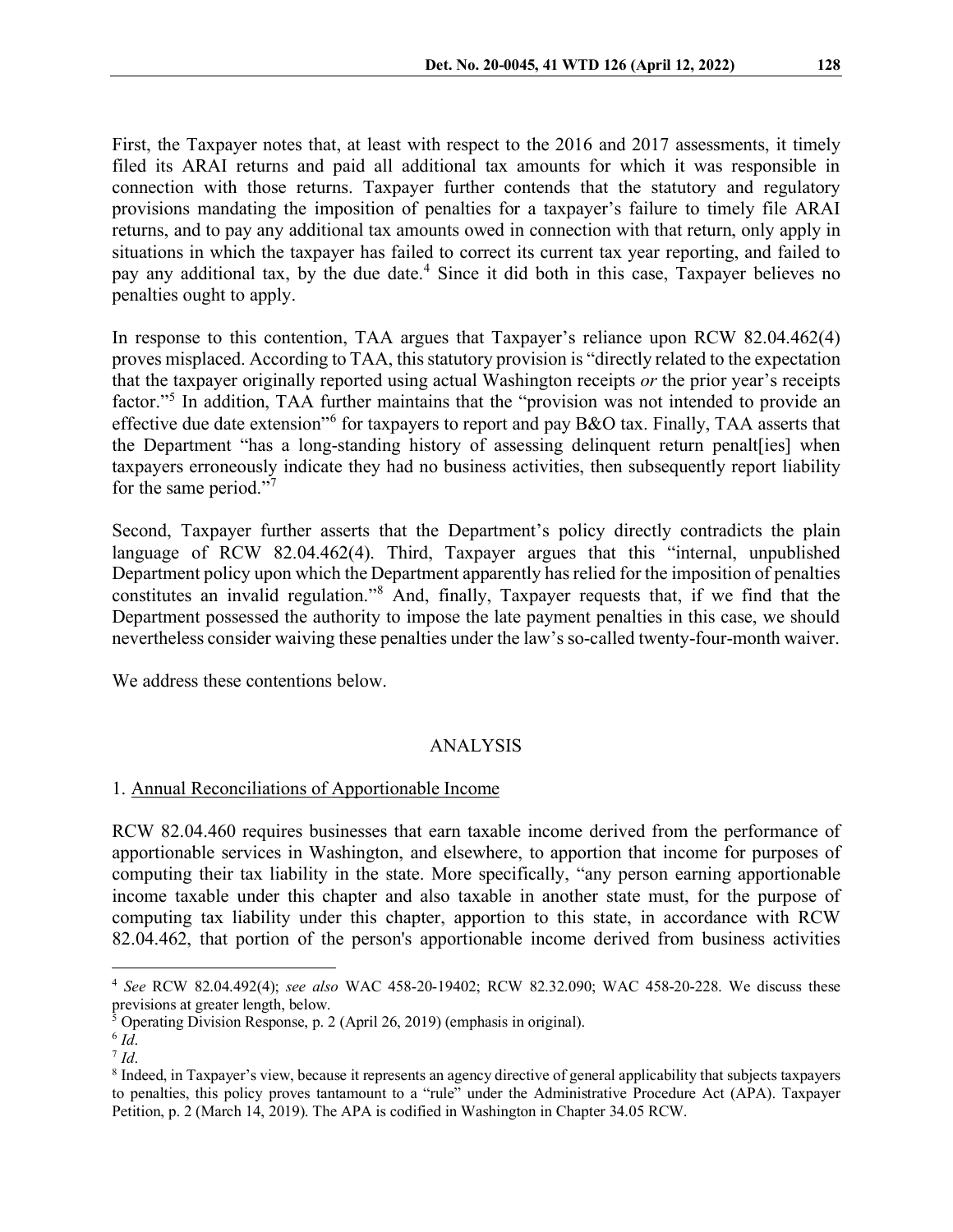performed within this state." RCW 82.04.460(1). To do so, a taxpayer must multiply its total apportionable income by a fraction referred to as the "receipts factor." RCW 82.04.462(3)(a). The numerator of the receipts factor is equal to the taxpayer's Washington apportionable receipts, while the denominator includes the totality of the taxpayer's worldwide apportionable receipts, minus certain "throw-out income." *Id*.; [RCW 82.04.262(3)(c)]; WAC 458-20-19402(402) (Rule 19402).

Because a taxpayer may not have access to all of the information necessary to calculate its receipts factor when it files its current combined excise tax returns, RCW 82.04.462(4) requires taxpayers to "true up" their apportionable income each year by completing and filing an Annual Reconciliation of Apportionable Income (ARAI) return by October 31 of the following year. More specifically:

A taxpayer may calculate the receipts factor for the current tax year based on the most recent calendar year for which information is available for the full calendar year. If a taxpayer does not calculate the receipts factor for the current tax year based on the previous calendar year information as authorized in this subsection, the business must use current year information to calculate the receipts factor for the current year. In either case, a taxpayer must correct the reporting for the current tax year when complete information is available to calculate the receipts factor for that year, but not later than October 31st of the following tax year. . . .

RCW 82.04.462(4). If a taxpayer fails timely to pay any additional tax due as a result of the reconciliation, the penalties set forth in RCW 82.32.090 apply, but "*only if* the current tax year reporting is not corrected and *the additional tax* is not paid by October 31st of the following tax year." RCW 82.04.462(4) (emphasis added). $9$ 

In the present case, Taxpayer timely filed its combined excise tax returns (CETRs) for each month of 2016 and 2017, but claimed zero Washington apportionable receipts in every instance, with the exception of its October, November, and December 2017 returns. Taxpayer then filed ARAI

RCW 82.32.090(1) (emphasis added). RCW 82.32.090(2) likewise imposes [a] penalty as follows:

<span id="page-3-0"></span><sup>&</sup>lt;sup>9</sup> As relevant here, for instance, these penalties include the delinquent payment penalty, which is imposed with the following language:

If payment of any tax due on a return to be filed by a taxpayer is not received by the department of revenue by the due date, there is assessed a penalty of nine percent of the amount of the tax; and if the tax is not received on or before the last day of the month following the due date, there is assessed a total penalty of nineteen percent of the amount of the tax under this subsection; and if the tax is not received on or before the last day of the second month following the due date, there is assessed a total penalty of twenty-nine percent of the amount of the tax under this subsection. No penalty so added may be less than five dollars.

If the department of revenue determines that any tax has been substantially underpaid, there is assessed a penalty of five percent of the amount of the tax determined by the department to be due. If payment of any tax determined by the department to be due is not received by the department by the due date specified in the notice, or any extension thereof, there is assessed a total penalty of fifteen percent of the amount of the tax under this subsection; and if payment of any tax determined by the department to be due is not received on or before the thirtieth day following the due date specified in the notice of tax due, or any extension thereof, there is assessed a total penalty of twentyfive percent of the amount of the tax under this subsection.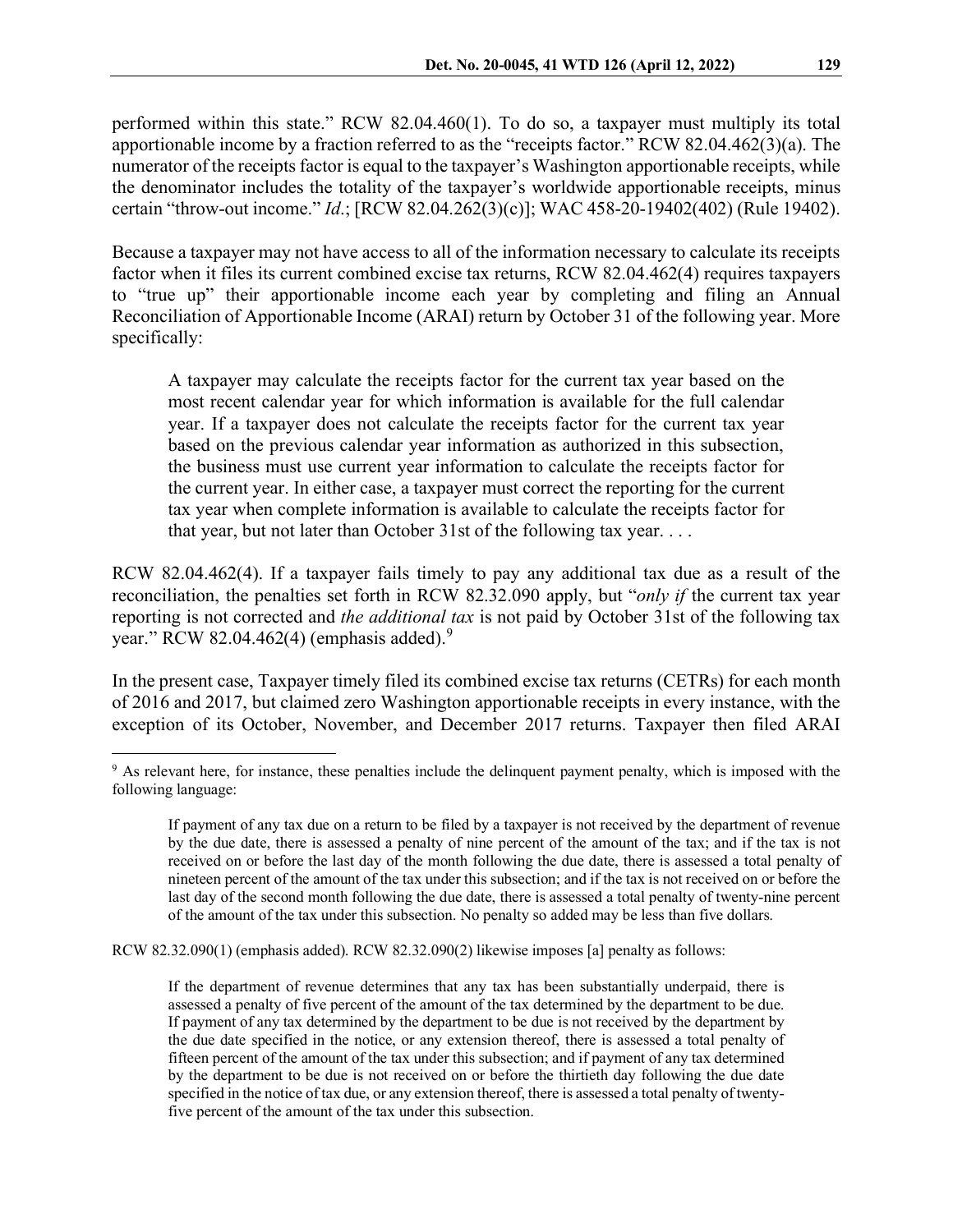returns for each of those years, again in timely fashion, and paid the additional tax amounts that arose in connection with those returns. Because all of the CETRs Taxpayer originally filed in 2016, and later reconciled, reflected no business, however, TAA imposed a late payment penalty, as well as an assessment penalty, against the corresponding tax amounts. TAA did the same with respect to the January through September 2017 period. The Taxpayer, however, argues on appeal that, because of the timely nature of these ARAI filings, as well as its ARAI related payments, the late payment and assessment penalties at issue should not apply. Taxpayer, moreover, further contends that the Departmental policy imposing penalties in such situations both runs counter to the plain meaning of RCW 82.04.462, as well as represents an invalid exercise in administrative rulemaking. For the following reasons, we disagree.

First, Taxpayer's position mischaracterizes the nature of the penalties at issue, as well as the returns against which they apply. RCW 82.04.462(4) plainly states that a taxpayer must calculate its receipts factor for a given year "based on the most recent calendar year for which information is available for the full calendar year." Here, the Taxpayer possessed all of the information necessary to correctly calculate its receipts factor for the entirety of 2014, and possibly 2015, well in advance of the February 25, 2016, due date for its January 2016 monthly excise tax return, as well as each subsequent monthly return of that year. Likewise, Taxpayer possessed all of the information necessary to calculate its receipts factor for 2015, and possibly 2016, for use in preparing its January 2017 monthly CETR. Rather than correctly interpreting this data and calculating its receipts factor, however, Taxpayer chose incorrectly to assume that it had no Washington apportionable income and filed no business returns throughout the entirety of one, and the majority of the other, of the years at issue, and paid nothing against its tax liability as a result.

Taxpayer now appears to suggest that, because this failure to pay arose from its good faith belief that it had no receipts properly attributable to Washington, somehow no penalties ought to apply. We note in this regard, however, that WAC 458-20-228 (Rule 228), the Department's rule governing the administration of tax penalties, specifically states that a taxpayer's mistake, misunderstanding or lack of knowledge regarding its tax liabilities generally will not justify a waiver of penalties. *See* Rule 228(9)(a)(iii). And we now decline to hold that such mistakes or misunderstandings preclude their imposition here.<sup>[10](#page-4-0)</sup>

Second, contrary to the Taxpayer's contention, the plain language of RCW 82.04.462 specifically provides that the Department must impose penalties against *any additional amounts* not paid by a taxpayer in connection with an ARAI by October 31 of the following year. In interpreting this provision, we find particularly telling the Legislature's inclusion of the word "additional." For when read in conjunction with the receipts factor discussion that immediately precedes the word's inclusion, it becomes abundantly clear that the penalty provision of RCW 82.04.462(4)

<span id="page-4-0"></span><sup>&</sup>lt;sup>10</sup> Because Washington's tax system relies on taxpayers' voluntary compliance, the Department makes every effort to provide its taxpayers with current tax reporting information and makes available significant resources to assist taxpayers in fulfilling their obligations to report correctly. However, the Department is not required by law to individually notify taxpayers of their tax reporting obligations, and ultimate responsibility for correctly reporting remains at all times with the taxpayer. RCW 82.32A.030(2) codifies this requirement and charges taxpayers with:

Know[ing] their tax reporting obligations, and when they are uncertain about their obligations, seek[ing] instructions from the department of revenue . . . .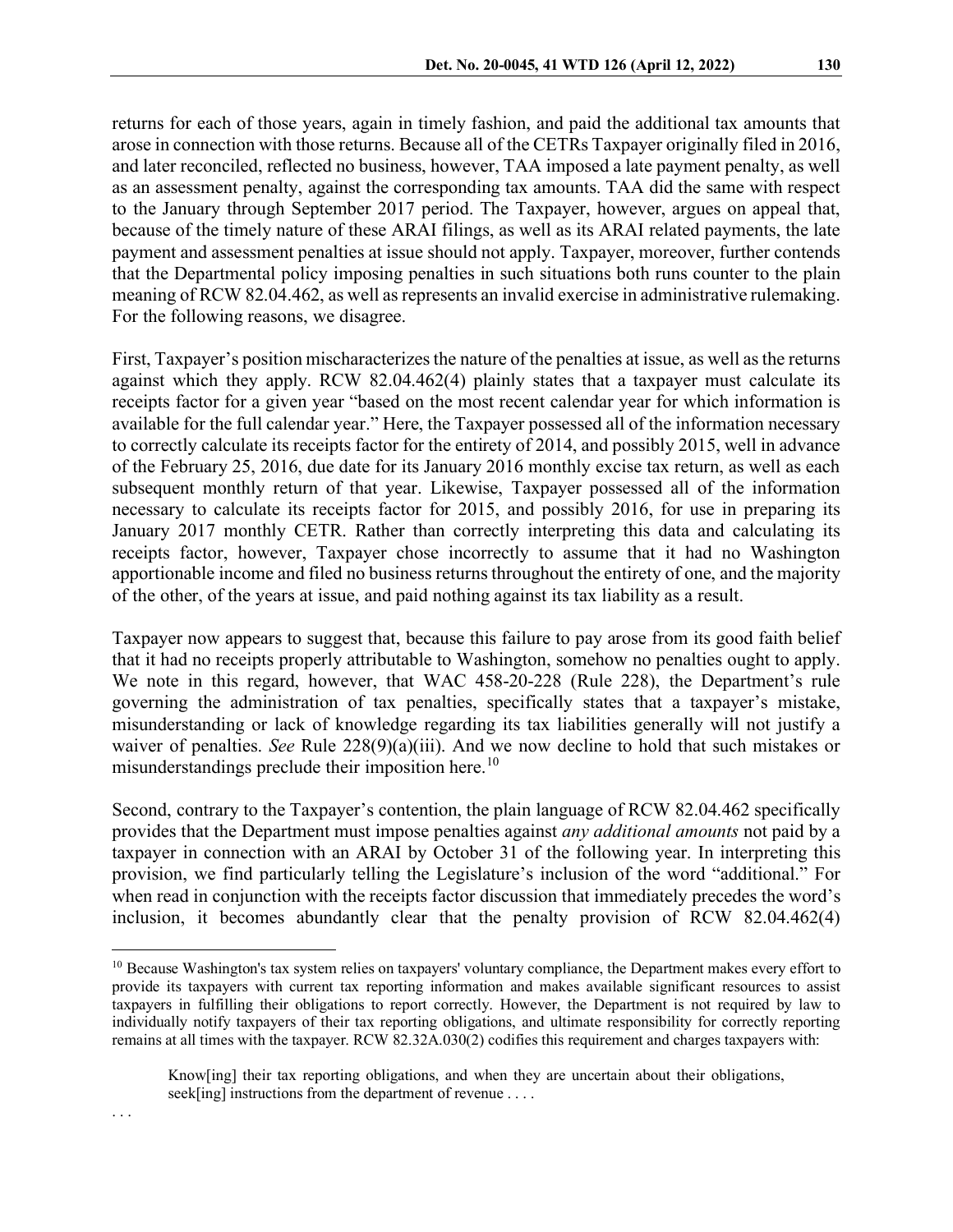presupposes situations in which a taxpayer has paid at least *some tax* contemporaneously with its original excise tax return filings. Therefore, to avail oneself of the limitation on penalties for additional amounts due, RCW 82.04.462 plainly requires that a taxpayer report some income to Washington on its CETRs based on information that is at its disposal. Because Taxpayer did not follow the instructions of RCW 82.04.462 in reporting its income on its CETRs, the subsequent benefit of the RCW 82.04.462(4) penalty limitation does not apply.

In so concluding, moreover, we do nothing more than follow the "cardinal rule" of statutory interpretation that holds a statute must be read as a whole, "since the meaning of statutory language, plain or not, depends on context." *King v. St. Vincent's Hospital*, 502 U.S. 215, 221, 112 S.Ct. 570, 116 L.Ed.2d 576 (1991); . . . *Gorre v. City of Tacoma*, 184 Wn.2d 30, 37, 357 P.3d 625 (2015). [RCW 82.04.462 relates to apportionment issues, but it does not purport to trump or replace the requirement in RCW 82.32.045 that taxpayers must file returns and pay taxes monthly.] . . .

Finally, for the reasons just discussed, we find that the Departmental decision to impose penalties in cases such as this does not rise to the level of a rule, or even a formal policy. Rather, it merely represents the plain meaning interpretation of RCW 82.04.462(4) and RCW 82.32.090. Accordingly, Taxpayer's allegation of invalid rulemaking must likewise fail.

### 2. Twenty-Four Month Penalty Waiver

Taxpayer also requests that, should we find that the Department possessed the authority to impose the late payment penalties in this case, as we have, we nevertheless consider waiving these penalties under the law's so-called twenty-four-month waiver.

In addressing the waiver or cancellation of penalties, RCW 82.32.105 provides that the Department must waive or cancel any penalties in cases in which "a taxpayer *has timely filed and remitted payment* on all tax returns due for that tax program for a period of twenty-four months immediately preceding the period covered by the return for which the waiver is being requested." RCW 82.32.105(2)(b) (emphasis added); *see also* WAC 458-20-228(9)(b).

As discussed above, a Departmental audit of this Taxpayer's books and records, covering the period 2010 through 2013, established that the Taxpayer had derived income properly apportionable to Washington and, consequently, Washington tax liability in connection with that income throughout the audit period. This liability extended into the years that followed. As it did throughout the audit period, however, Taxpayer initially filed each of its excise tax returns in 2014 and 2015 reporting zero income. To date, however, the Taxpayer has not made any subsequent filings to correct these returns or pay the tax amounts due. And because the Taxpayer did not, and has not, timely filed and remitted payment in connection with the tax program here at issue, and the program for a waiver is sought for a period of twenty-four months preceding the waiver period, we are unable to authorize the waiver of the penalties here.